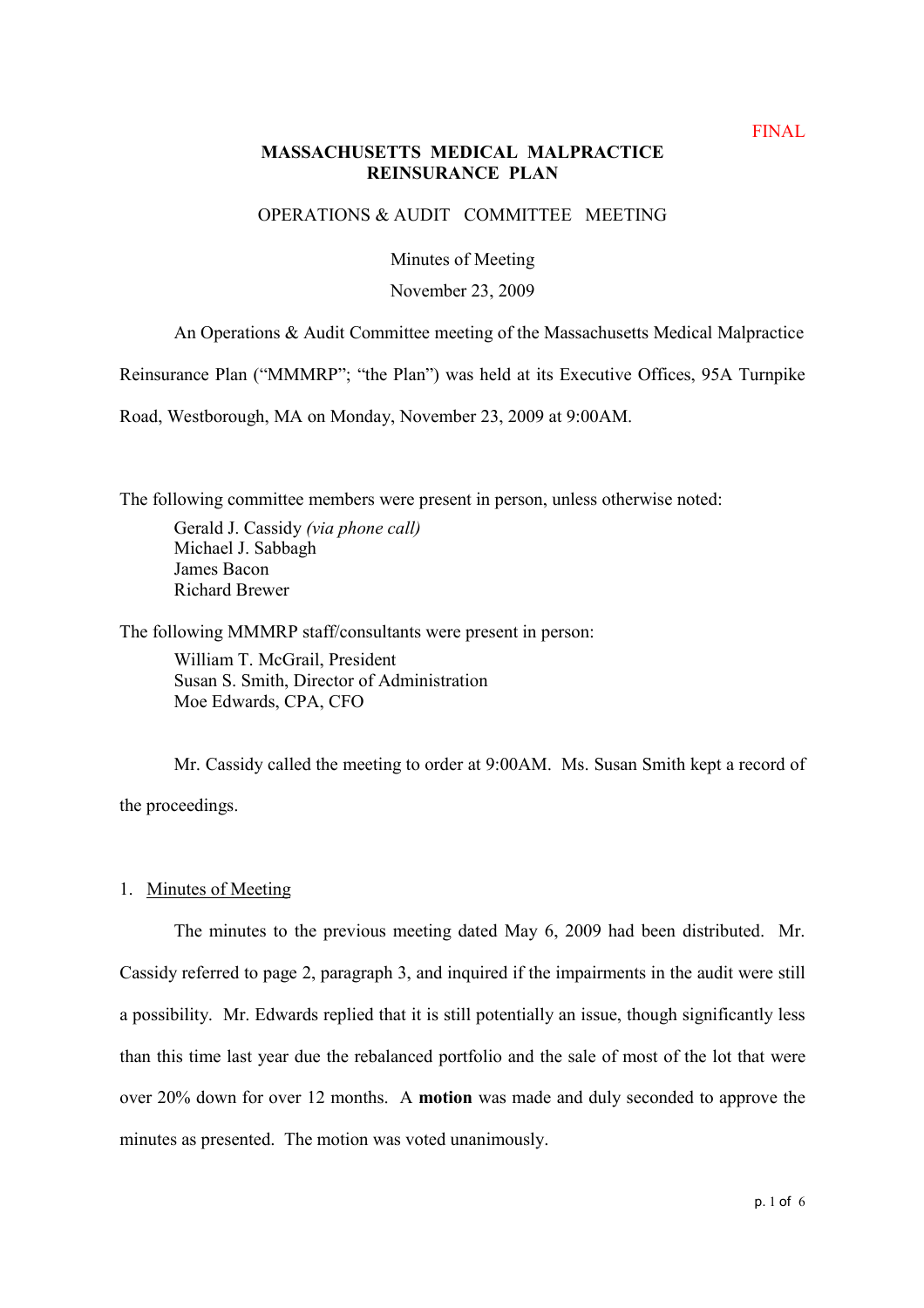## 2. Review of Proposed Budget

A printed copy of the 2010 Budget was distributed and is included with these minutes. The Board then reviewed the Budget, and a brief discussion ensued. When discussing the Total Premium Earned budget figure of \$2.1 million, it was noted that MedPro has been increasing their cedings to The Plan. Mr. Brewer noted that MedPro has picked up market share and ProMutual is losing some business to them. In reviewing Audit Claim expenses, it was noted that there was a large variance between the 2009 budgeted and actual figures. It was explained that Dr. Carling had not prepared audits for MMMRP this year, and that Attorney Geraldine Foley has been doing all the work now. It was felt that a replacement for Dr. Carling was not necessary at this time. Mr. Edwards also reviewed the Computer Expenses, and noted that a new data encryption law is being enforced in Massachusetts and it is not yet clear what expenses will be involved in being in compliance with this new regulation. Mr. Edwards added that he is working with legal counsel and IT consultants and hopes to have further information soon. Mr. Brewer inquired as to the Conference and Seminar expenses, and Mr. McGrail replied that this includes the Annual Meeting at The International in Bolton, the annual Educational Retreat, as well as other conferences and seminars which MMMRP employees attend for professional development. The committee also discussed Legal and Actuarial fees, and noted that they will need to determine if they need one or two actuarial analysis report, adding that Mr. Edwards had been able to predict fairly well, and therefore they may only need one report in the future. A **motion** was made by Mr. Brewer and duly seconded by Mr. Sabbagh to approve to recommend to the Governing Committee that the Budget be accepted as presented. The motion was voted unanimously. Mr. Edwards will send out the final 2009 budget when it is completed.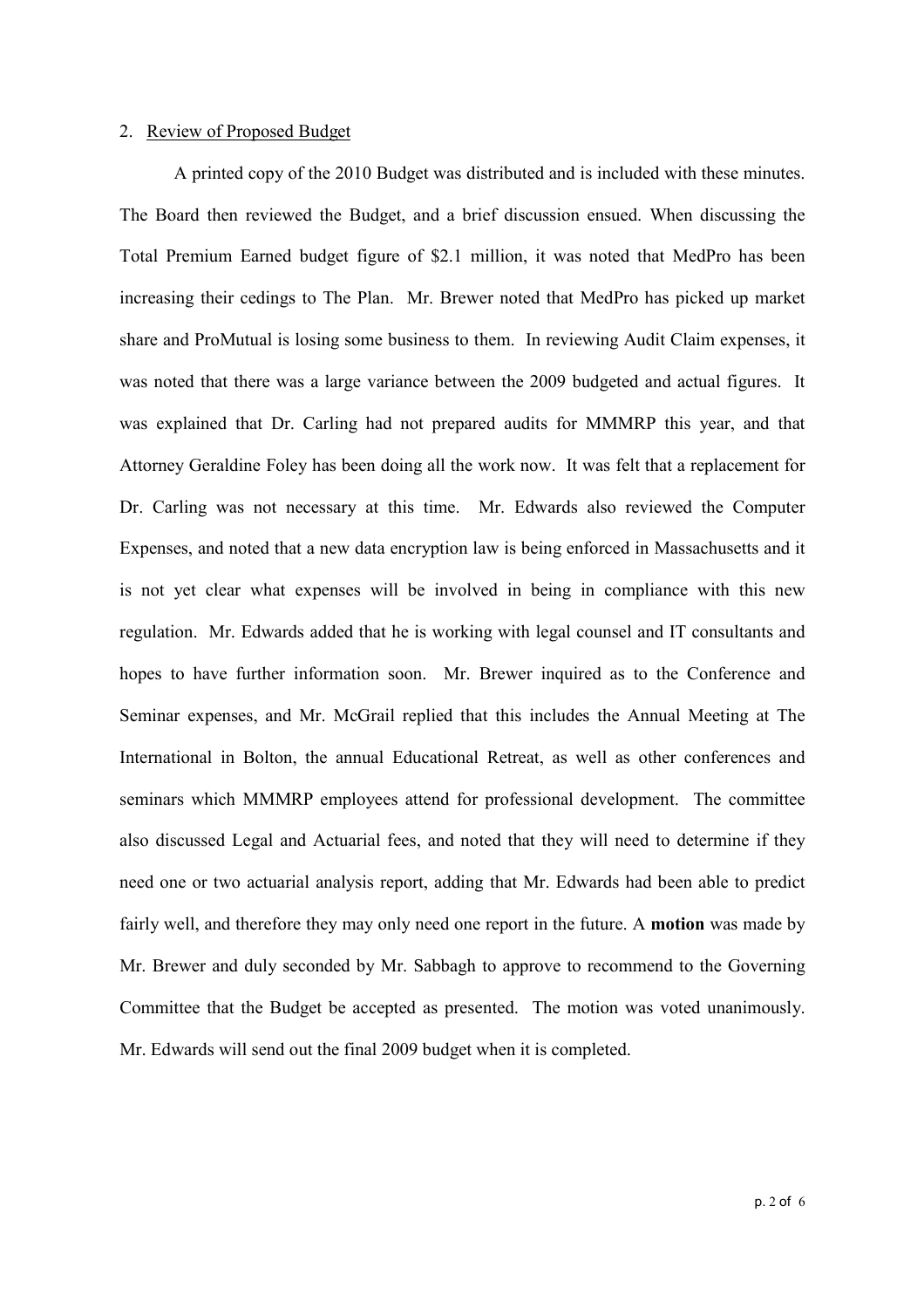#### 3. Discussion of 401(k) Plan and Report of IRS Profit Sharing Audit

An IRS letter dated 9.3.09 and a copy of Form 4564 had been distributed, and copies of both are included with these minutes. Mr. Edwards reviewed the history of the audit, stating that MMMRP had received a letter dated 9.3.09 from Grace Zhu, an EP Specialist/Revenue Agent with the IRS, indicating that MMMRP's Profit Sharing Plan had been selected for examination by the IRS for the year ending 12.31.07. Ms. Zhu came in to the MMMRP offices on 10.20.09, and Mr. Edwards worked with her to provide the proper documents. After reviewing the information, Ms. Zhu provided MMMRP with Form 4564, Information Document Request. The IRS auditors had a concern with the percentage and a correction was suggested in order to be in compliance. The audit noted that Mr. Edwards was out of percentage and a self-correction of roughly \$8,500 was made to be in compliance with the IRS, as instructed to do so by 11.12.09. Roughly half of this amount was put in by HMIC, and the balance by MMMRP. Ms. Zhu is working on closing the file, and Mr. Edwards is planning to present this at the next Governing Committee meeting.

Mr. Edwards reviewed the history of the 401(k) Profit Sharing Plan at MMMRP, stating that Dr. Coldiron had made a decision as part of an Executive Session in 2006 to freeze the participants at a dollar amount for that year, and that new employees would get 15%. Mr. Edwards did not think it could be done this way, but the plan administrators at that time (The Standard) had said they could do it that way. In working with Ms. Zhu at the current time, Mr. Edwards learned that the administrator needed to first get this in writing to the IRS. Ms. Zhu realized this was an honest mistake and did not penalize the plan with a tax penalty.

Mr. Edwards stated that going forward, the committee will need to vote on the Profit Sharing Plan percentage for the next year, and that he had budgeted and recommends a percentage of 21.45% for 2010. After 2010, the committee will need to decide and vote on the percentage for the following year by December of the previous year. Mr. Edwards

p. 3 of 6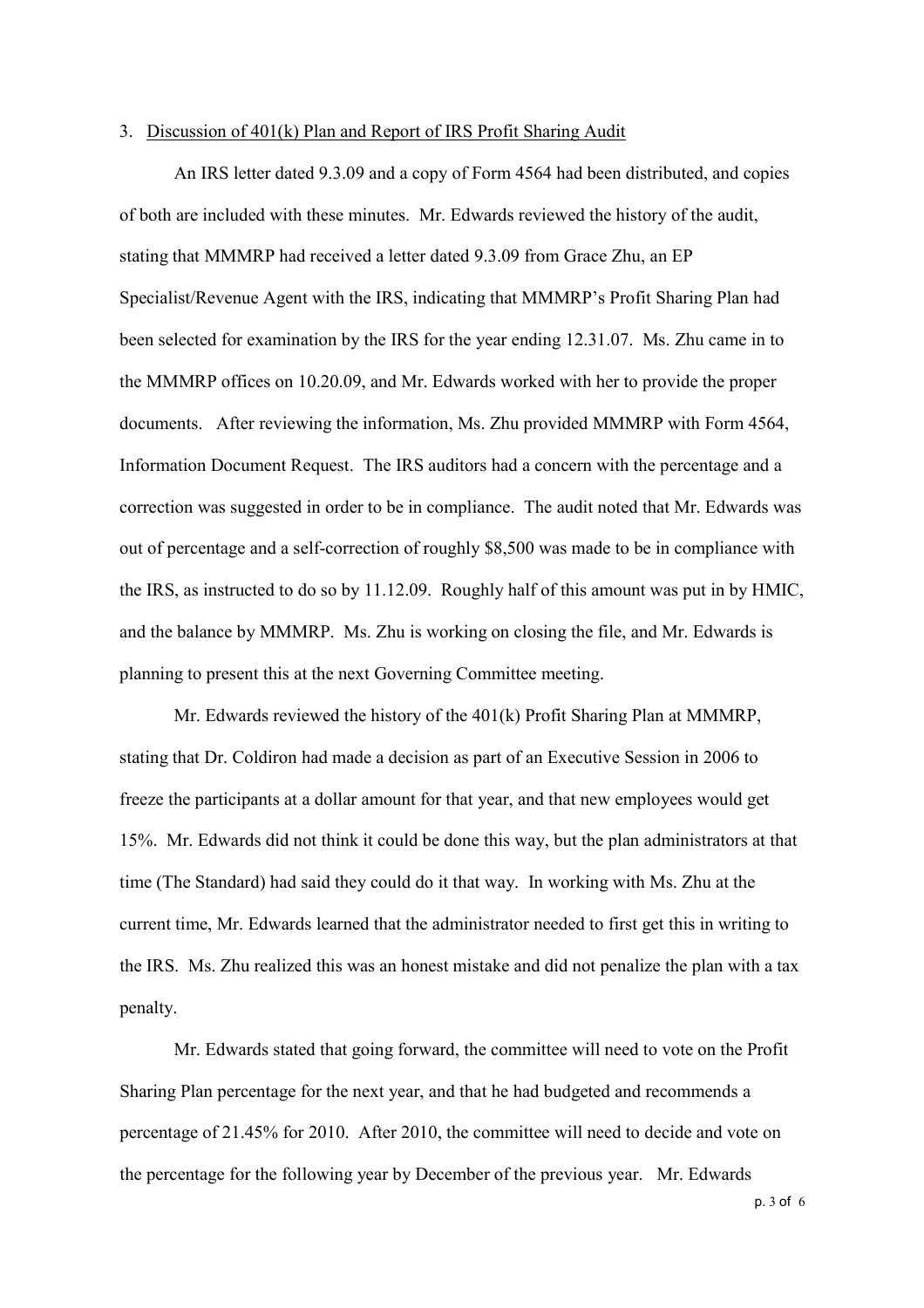continued with a detailed explanation of the mechanics of the 401(k) Profit Sharing Plan for the edification of the committee members. He pointed out that it is similar to a defined benefit plan, but truly a hybrid of a 401(k) plan and a defined benefit plan. Mr. Edwards added that employees get the assigned percent regardless of the employee's individual contribution. These contributions are determined on an annual basis. He continued that MMMRP had passed all the tests with the administrators over the past several years, and several committee members inquired if MMMRP should take legal action. Mr. Edwards explained that the administrators at that time have moved to Portland, OR and The Plan now uses a local administrator in Worcester, MA. Since the cost to The Plan is only \$4k, they agreed it is not worth the legal expenses involved.

Mr. Sabbagh made a motion that in order to be in compliance with the 2006 directive of the Operations Committee and in order to be in compliance with the IRS rules, that the Operations Committee vote to fund the plan at the rate of 21.45% for 2010. The motion was seconded by Mr. Brewer, and the motion was voted unanimously.

## 4. Auditor Engagement Letter

Next, the Committee reviewed the engagement letter from Saslow, Lufkin and Buggy, the MMMRP's audit firm. Mr. Edwards and Mr. McGrail mentioned that their annual fee is fair and that their service has been excellent. It was also noted that SL&B mostly works with insurance companies. Mr. Brewer inquired as to the difference between the amount of \$40k in their engagement letter and the \$48k presented in the budget. Mr. Edwards explained that the difference is primarily due to the auditors' travel and lodging expenses, as well as fees incurred by Bob Osbourne who helps MMMRP prepare their Annual Report. A **motion** was made by Mr. Sabbagh and duly seconded by Mr. Brewer to approve the engagement letter. The motion was voted unanimously.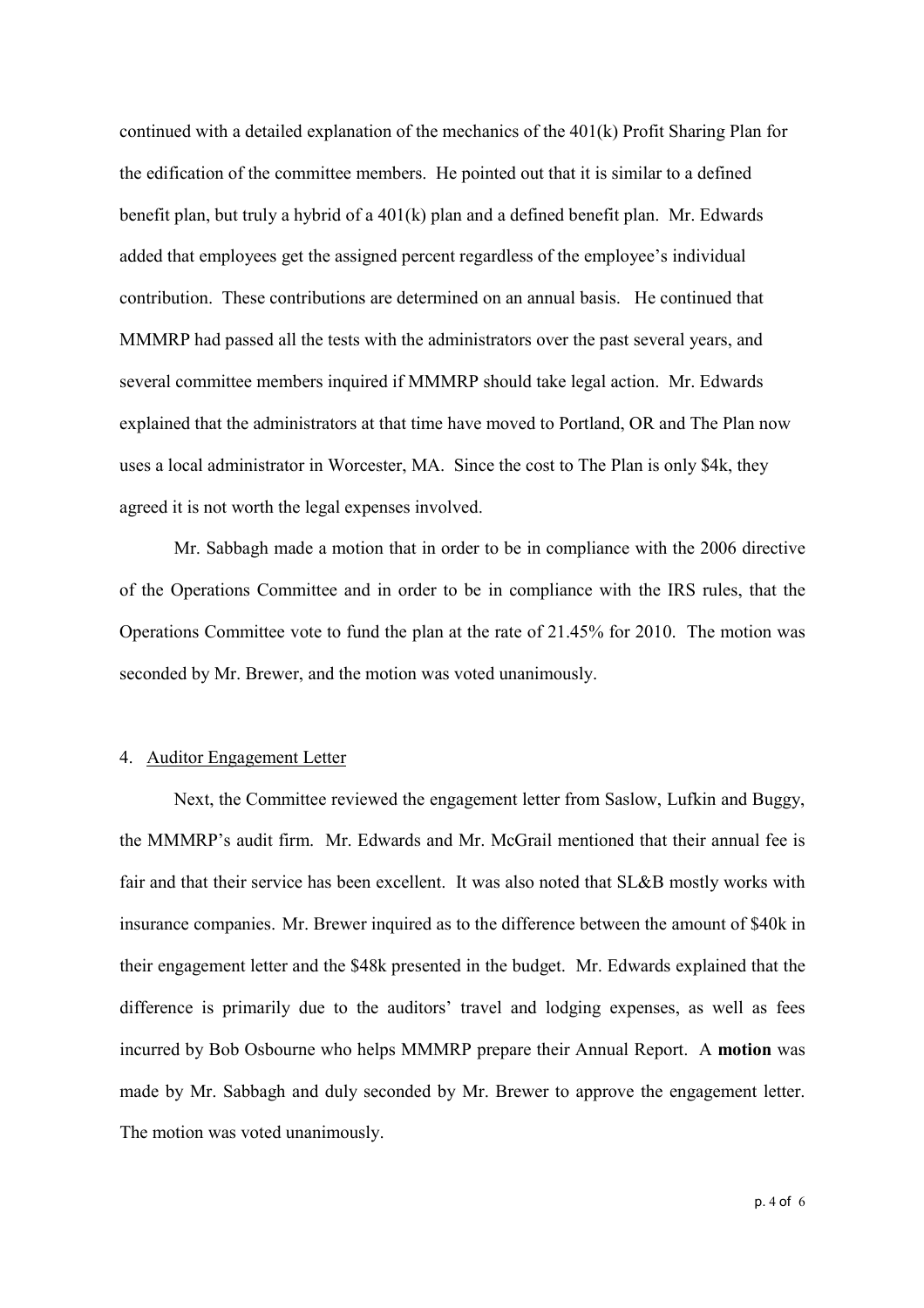#### 5. Discussion of Future Application of Rule 4

Mr. McGrail reviewed the history surrounding a letter which Mr. Brewer sent to MMMRP in July 2006 regarding the structure of The Plan, and suggesting that The Plan follow a CAR, or partnership, model. However, it was determined that this would not be allowed under current IRS regulations. Recently, a meeting was held at ProMutual with Mr. Brewer, ProMutual's Controller, Mr. McGrail, Mr. Edwards and The Plan's attorney, Mr. Valvo, to continue discussion of possible scenarios moving forward.

A scenario was proposed that in the future, towards the end of a given year, MMMRP could look forward to budget all expenses (loss, loss adjustment and administrative) for the coming year, and then assess that amount to the companies. Then at the end of that year, true up by either assessing more money if we were short, or in the event of a surplus, roll that over to the estimations for the following year. In this scenario, there would also be a cushion of money to keep part of our reserves to eliminate the possibility of being way off on estimates. In doing so, this would change ProMutual's matrix and allow for the potential of additional cedings to MMMRP.

It was further discussed that the only downside to such a plan, would be if ProMutual or MedPro becomes insolvent or goes out of business in that year. If such a rare instance were to occur, it could be devastating to the remaining MMMRP member companies who could risk a huge assessment not in line with their business with The Plan. To that end, the committee discussed commissioning the actuaries to conduct a probability study to determine the likeliness of ProMutual or MedPro going out of business.

Mr. McGrail stated that the next step in this process is a conference call with MedPro set up for Wednesday, November 25, 2009 at 10:00 AM to bring them up to speed. Then the topic will be discussed again at the December 2, 2009 Governing Committee meeting, which MedPro would be invited to attend. Should the Governing Committee want to proceed, we